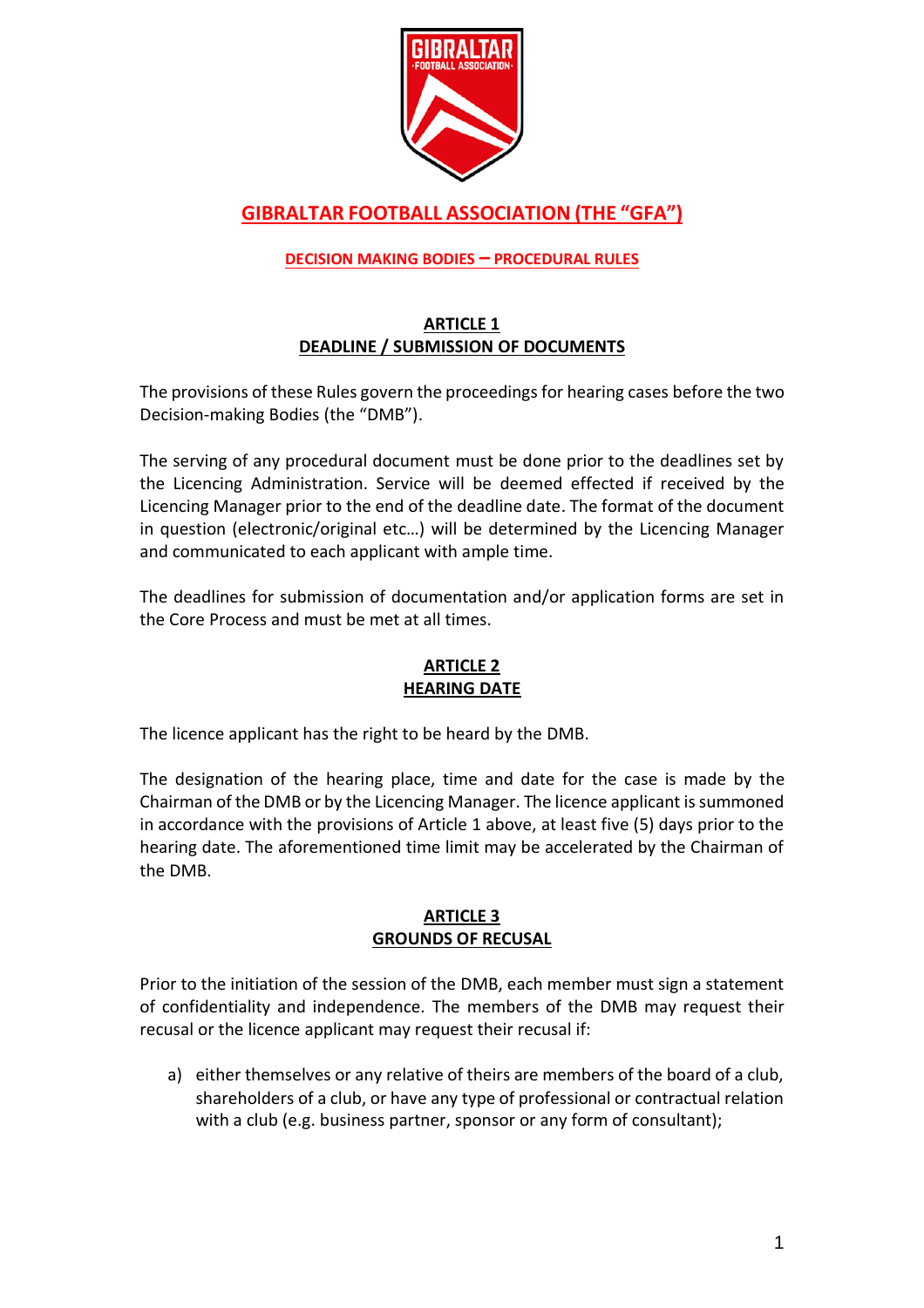b) they have given cause of being biased, especially if they maintain a relationship of friendship, special relationship of duties or dependency, or controversy or animosity with any licence applicant.

The members of the DMB which have grounds for recusal are obliged to advise the Chairman of the DMB on this before commencing any session.

#### **ARTICLE 4 CONFIRMATION OF INDEPENDENCE**

Declarations of Independence must be made prior to the commencement of any DMB session.

The Chairman or the Licensing Manager must request this confirmation from the members participating in the proceedings.

# **ARTICLE 5 EVIDENCE**

Evidence will consist of the Expert Reports, Application Forms and supporting documentation, any witness statements and any other documentation/information which the DMB in their discretion deem to be evidence.

# **ARTICLE 6 BURDEN OF PROOF**

- 1. It is for the Licence Applicant to prove the factual events necessary to support its claims.
- 2. The witnesses are presented by the Licence Applicants and examined before the DMB.
- 3. The factual events that are known to the DMB by other proceedings, are taken into consideration ex officio and without need of further evidence.

#### **ARTICLE 7 PERSONAL ATTENDANCE OF (OR REPRESENTATIVES OF) THE LICENCE APPLICANT**

The DMB may, ex officio or following the petition of a licence applicant, order any and all things that may contribute to the investigation of the case, especially the personal attendance of the parties or the legal representatives thereof in the room, for the submission of questions and the provision of explanations pertaining to the case.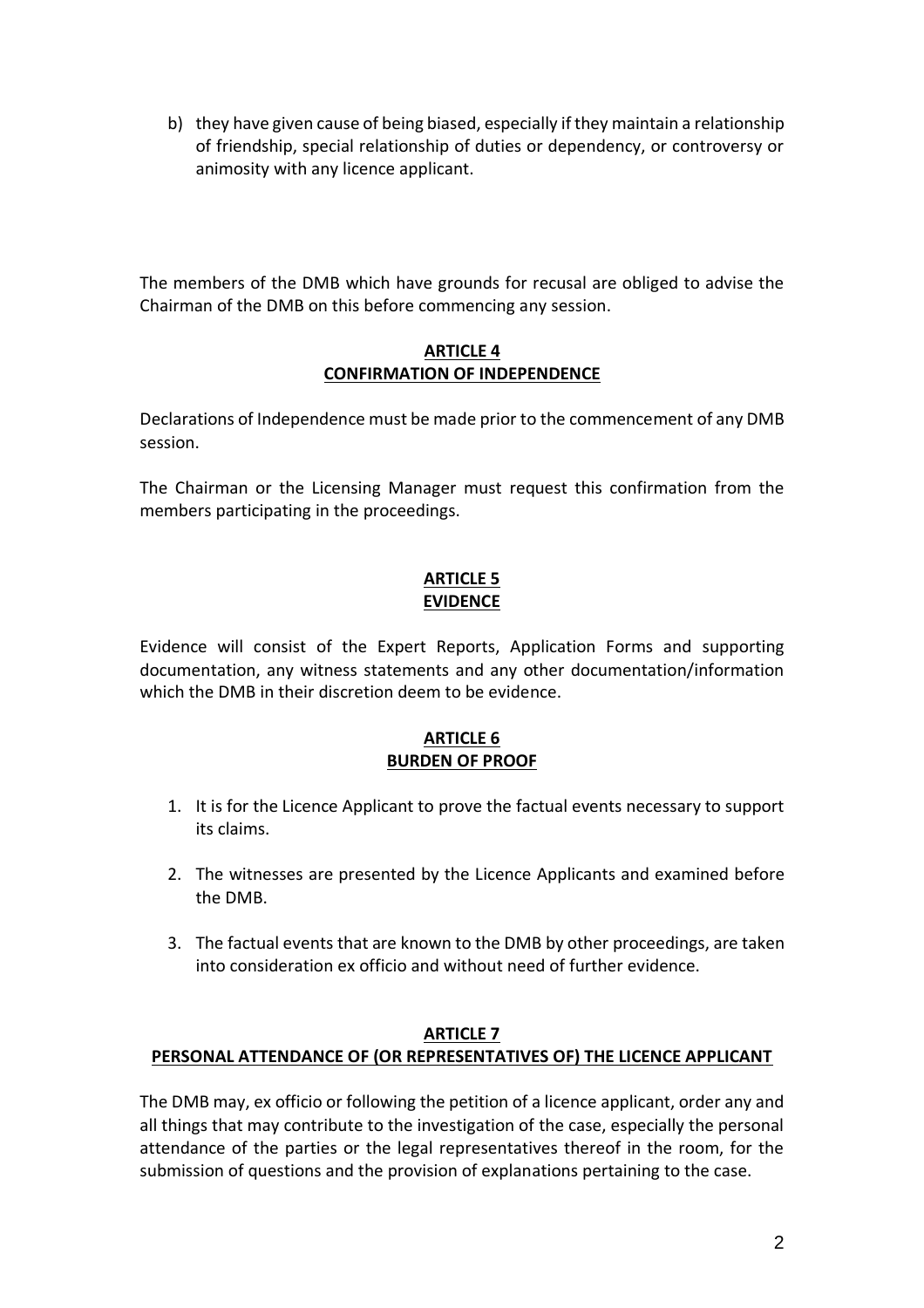It is the right of the Applicant to be heard by the DMB. A Licence Applicant may be represented by a lawyer.

#### **ARTICLE 8 WITNESSES UNDER OATH**

The DMB may either by its own initiative or following a petition of the licence applicant, decide to put witnesses under oath. At such a hearing, the DMB must inform the Applicant that he/she is subject to disciplinary sanctions in the event of false testimony.

#### **ARTICLE 9 FREE JUDGMENT**

The DMB freely judges the evidence.

#### **ARTICLE 10 SESSIONS OF THE DMB**

- 1. The official language during the session will be English;
- 2. The proceedings of the DMB are not public and held at a venue decided by the Licensing Manager if the offices of the GFA are not available. Licence applicants may attend the sessions, either through their representative or their legally appointed proxy if the DMB requests so.
- 3. During the proceedings Licence Applicants may be called to argue their submissions.
- 4. The deliberations for the judgment are secret.

#### **ARTICLE 11 DISCUSSIONS/NEW CLAIMS**

1. During the discussion of a case, the DMB will only consider the documents and claims filed legally and promptly, namely those foreseen by the Club Licencing Regulations and these Rules, and within the deadlines designated by the Licencing Department.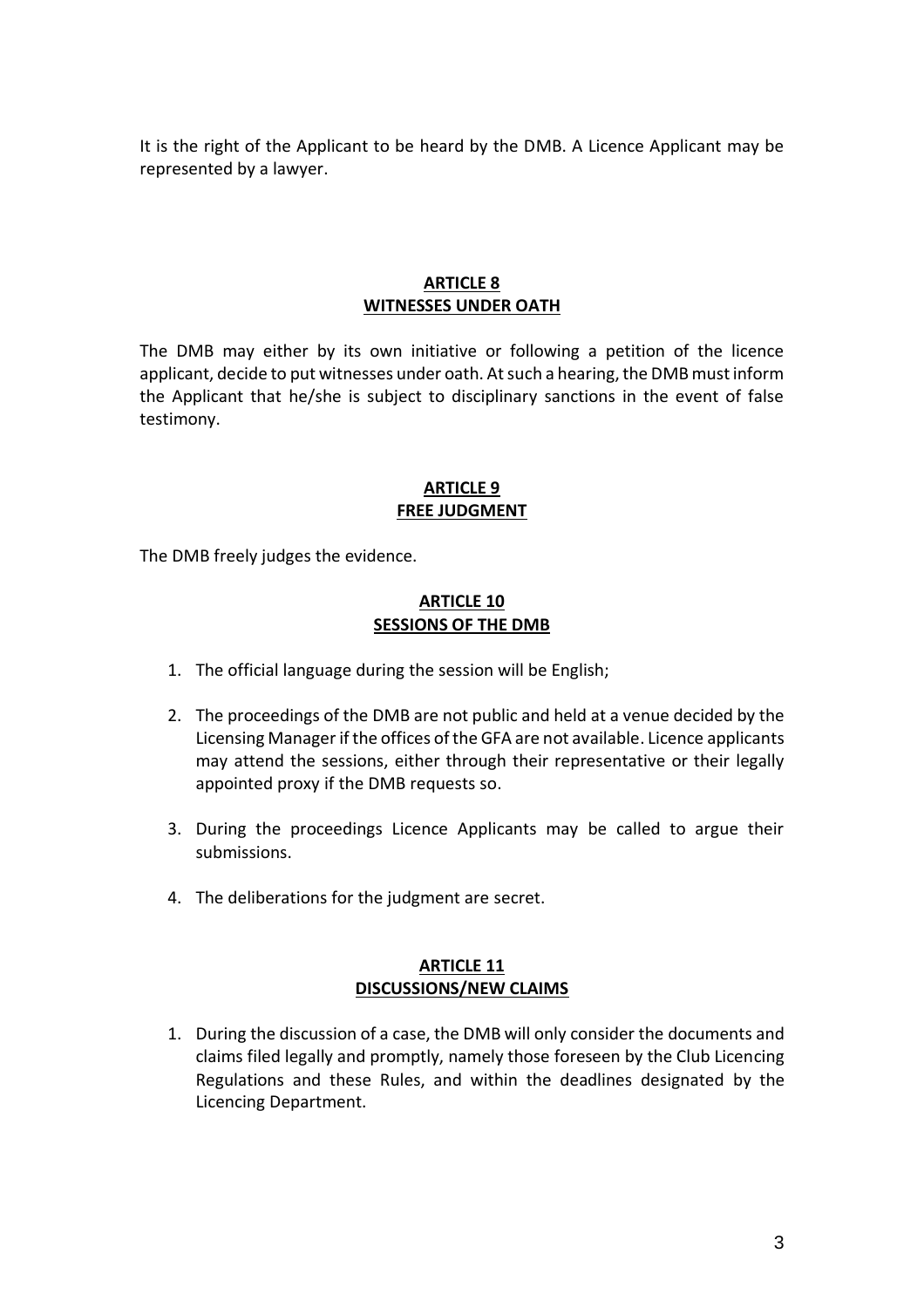- 2. The assessment report of the Licencing Manager which is based on the evaluation and audit reports of the criteria experts, is presented either orally or in writing. The licence applicant, if summoned, argues orally its claims.
- 3. The submission and evaluation of new claims (documentation, supporting documents, claims, etc.) during the discussion of the case, is expressly not permitted.

# **ARTICLE 12 FILING DOCUMENTS**

All documents will be filed in accordance with the filing and archiving of documents procedure.

#### **ARTICLE 13 GENUINENESS OF PRIVATE DOCUMENTATION AND SIGNATURE**

- 1. In the event that the originality of a private document is contested, this must be proven and presented by the challenger, unless it is so obviously altered that the DMB may readily and securely verify that it is not original.
- 2. If a private document is presented against someone, he must immediately state if he recognises the genuineness of the signature or not, otherwise the document shall be deemed as recognised.
- 3. If the genuineness of the signature is recognised or proven, it is deemed that the originality of the contents is verified, without prejudice to the contest thereof as forged.

# **ARTICLE 14 DMB DECISIONS / TIME LIMITS FOR REQUESTS**

The decisions of the DMB are taken by absolute majority of present members. Time limits triggered when a decision is notified, begins on the day following notification. Weekends are included in the calculation.

#### **ARTICLE 15 CONTENT OF THE DECISIONS**

The decision must be in writing and must :

- 1. Be addressed for the attention of the Licence Applicant;
- 2. Confirmation of application being granted or refused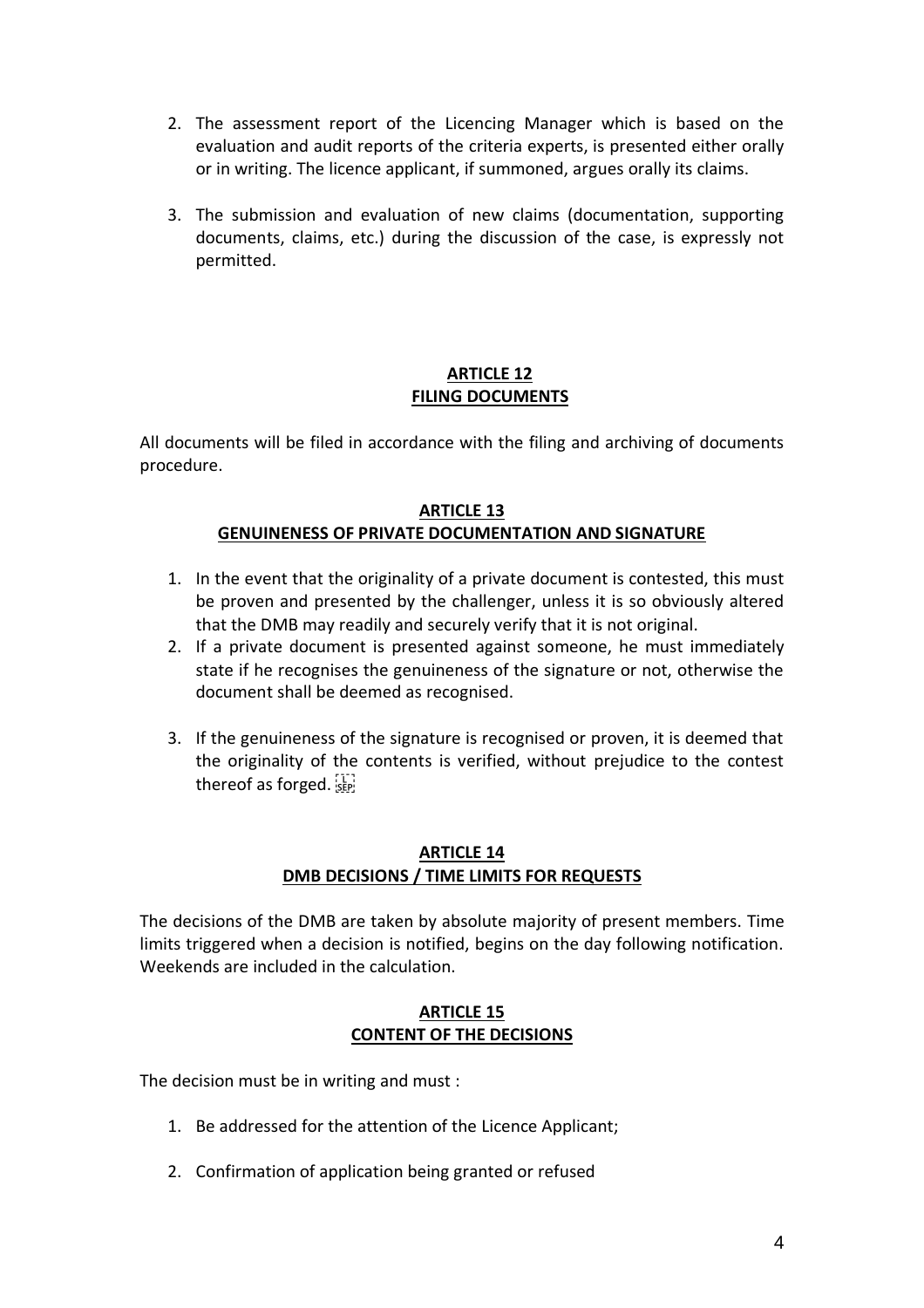- 3. If refused, the reasons for refusal;
- 4. The time limit for lodging the appeal (if applicable);
- 5. Signed by top management.

#### **ARTICLE 16 EFFECTS OF THE DECISION**

The decision of the First Instance Licencing Body become final if the deadline for appeal passes idle.

#### **ARTICLE 17 FILING OF DECISIONS AND OTHER INFORMATION**

The decision, the documents pertaining thereto and the complete and full file of each Licence Applicant are forwarded to the competent Licencing Department where they are filed in the records in accordance with the filing and archiving of documents procedure.

#### **ARTICLE 18 COSTS/FEES**

There are no costs of proceedings for the FIB decision. In an Appeal, the administrative costs will be borne by the Appellant if the appeal is denied. The GFA will bear the administrative costs in the event of the Appeal being successful.

There is no procedural compensation (including costs of representation) awarded in proceedings before the DMB.

# **ARTICLE 19 GROUNDS FOR COMPLAINTS**

An appellant may cite :

- 1. a violation of law, including abuse of process;
- 2. a violation of statutory or regulatory provisions;
- 3. an inaccurate or incomplete establishment of the facts.

The decision of the First Instance Licencing Body may be challenged by the licence applicant or the Manager of the Licencing Department in writing within the set time limit and an appeal may be lodged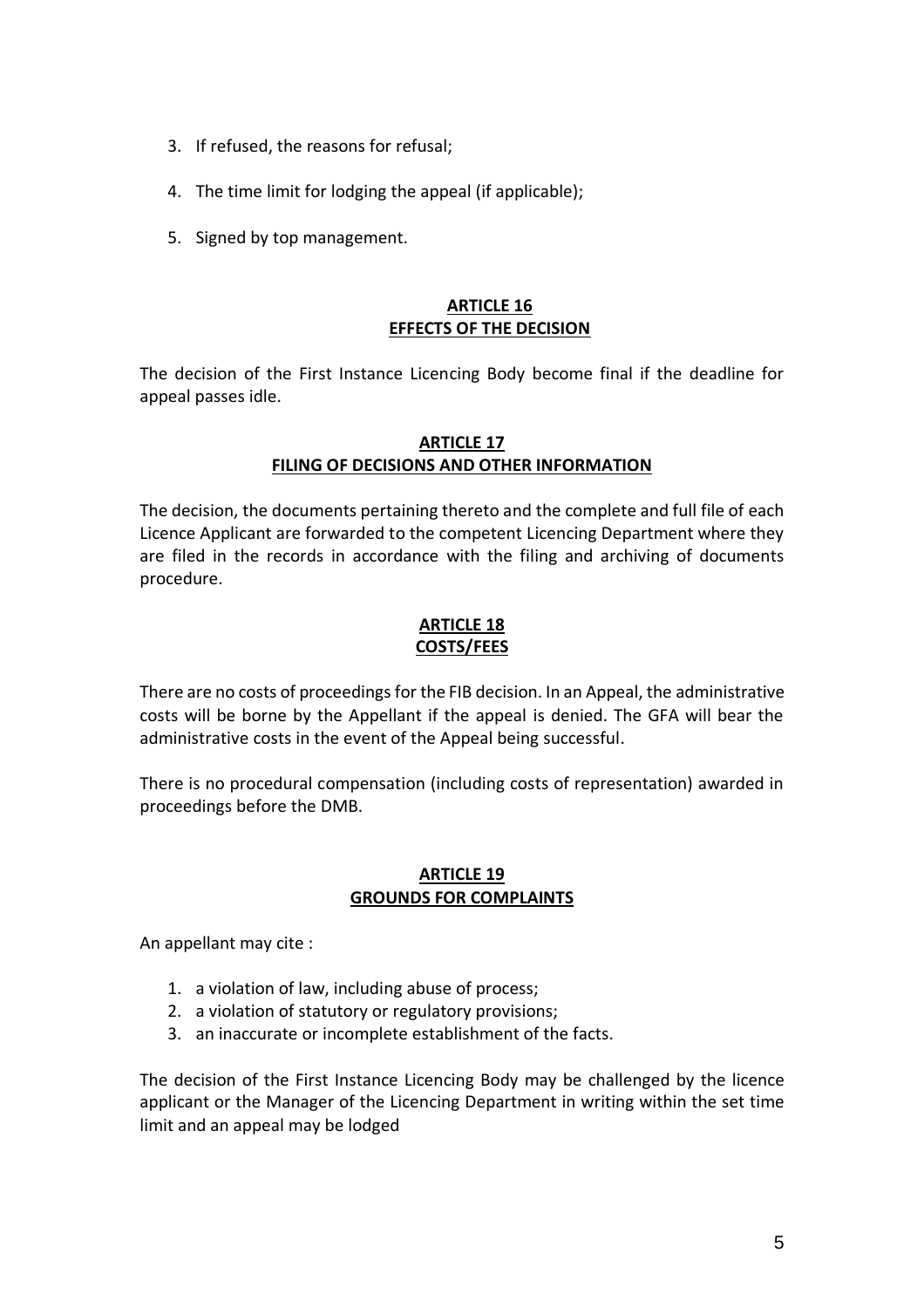#### **ARTICLE 20 APPEAL – CONTENT AND FORM OF PLEADING**

The pleading must be in writing, and must contain :-

- 1 The name and surname of the representatives of the licence applicant and their sepaddresses;
- 2 The background of the dispute in a clear and structured manner;
- 3 The grounds for the appeal;
- 4 The claim;
- 5 All evidence and supporting documents;
- 6 Date and signature.

#### **ARTICLE 21 TIME LIMIT FOR APPEAL**

The appeal against decisions taken by the First Instance Licencing Body may be lodged by the licence applicant or the Manager of the Licencing Department in accordance with Article 6(4) of the National Regulations. It may be filed or dispatched by all means to the Office of the GFA.

An appeal lodged on account of an alleged denial of justice or an unjustified delay may be lodged at any time.

# **ARTICLE 22 EFFECTS OF APPEAL**

The appeal against the decision granting or refusing a licence has no delaying effect

# **ARTICLE 23 DELIBERATION / HEARINGS**

Deliberations are held in secret; deliberation contains indication of members who took part in the decision and respect of quorum

The DMB must deliberate immediately after the hearing/meeting.